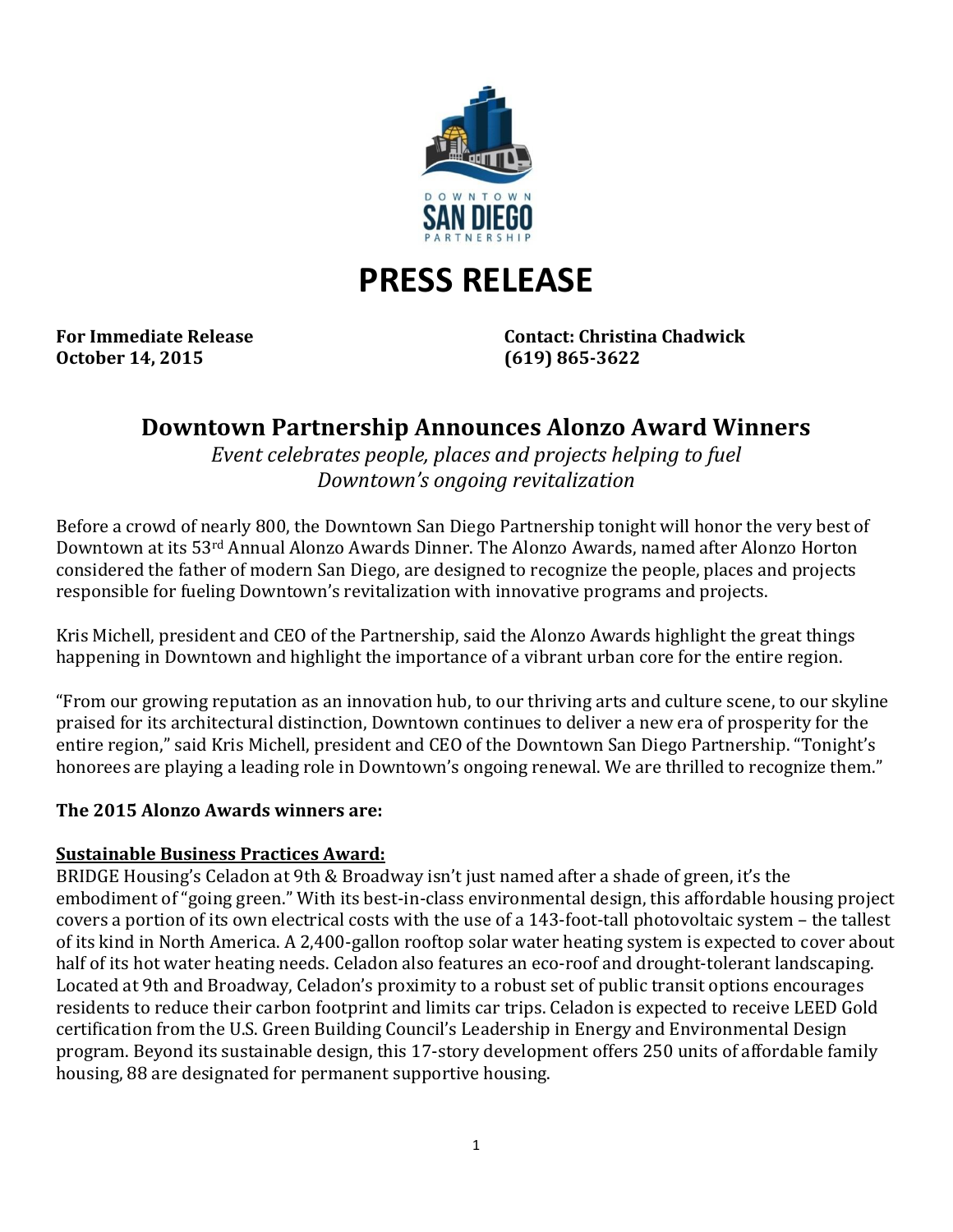### **Vic Kops Humanitarian Award:**

Inspired by the need to provide services to homeless individuals with dignity and respect, Cox Communications, Father Joe's Villages, The Rock Church and Loving Spoonfuls have worked together to help communicate and coordinate services to better meet the needs of Downtown's homeless population. This multi-phase effort to transform the way we provide meals to the homeless in Downtown has culminated in the creation of The San Diego Meal Service Program, a volunteer web portal and a public service campaign educating the region about how to effectively donate their time and energy to those in need. As respected leaders in the homeless services and faith-based communities they serve, Deacon Jim Vargas of Father Joe's Villages and Pastor Miles McPherson of The Rock Church, generously donated their time and platform to speak on behalf of the program and its mission. Elaine Therrien of Loving Spoonfuls and the Downtown Partnership's Clean & Safe program created the San Diego Meal Service Program website, which is a centralized community platform designed to connect public feeding groups with local service providers. Cox Communications has been instrumental in this effort by providing the resources necessary to produce and air Public Service Announcements (PSAs). Together, this coalition of community leaders is redirecting good intentions into positive outcomes for the betterment of Downtown and the entire region.

## **Build Your Business Award:**

San Diego-based Cisterra Development invites you to experience Downtown's East Village. Responsible for the development of a new 16-story facility located at 8th and J Street, Cisterra has created an iconic and distinctive structure fitting for its new tenant, Sempra Energy. The Sempra Energy Headquarters Building includes 330,000 square feet of office space, 500 parking spaces, and green building features designed for LEED Gold certification. The headquarters is also credited with breathing new life into the streets of East Village during business hours with its more than 700 employees frequenting restaurants and shops in the area. The Sempra Energy Headquarters Building marks the second successful development for Cisterra in East Village. Opening in 2007, DiamondView Tower served as a benchmark for Class A office space in the area and has achieved record rental rates ever since.

#### **Made to Move Award:**

The San Diego County Regional Airport Authority (SDCRAA) understands that people want to not only get Downtown, they want to easily move around Downtown. With a series of capital improvements at San Diego International Airport, SDCRAA is making it easier than ever to access the airport and its services while reducing traffic flow on surrounding roadways. Specifically, the highly anticipated rental car center will house most rental car companies serving the airport in a single location on the north side of the airport, just off Pacific Highway. Customers will ride from the facility to the terminals in new, alternativefuel airport shuttles on an all-new interior airport roadway. This will remove all rental car shuttles and most rental cars from Harbor Drive, dramatically reducing traffic. To further optimize efficiency, construction will soon begin on a state-of-the-art parking plaza next to Terminal 2, which will provide much-needed parking and will offer smart technology designed to reduce total vehicle trips and reduce circulating and idling times. Whether you are visiting Downtown, traveling around Downtown, or getting out of town, the SDCRAA keeps you moving.

#### **Innovation Award**

Fab Lab is more than a co-working space; it's a birthplace of invention and ingenuity. Located in Makers Quarter, this nonprofit makerspace is helping to shape Downtown's future as a hub for innovation. More than \$100k worth of professional manufacturing equipment, low cost workshops and STEM curriculum enable Fab Lab to position Downtown for the 21st century. With its commitment to celebrating the art of what's possible, Fab Lab is becoming a magnet for makers, artists and doers – anyone looking to give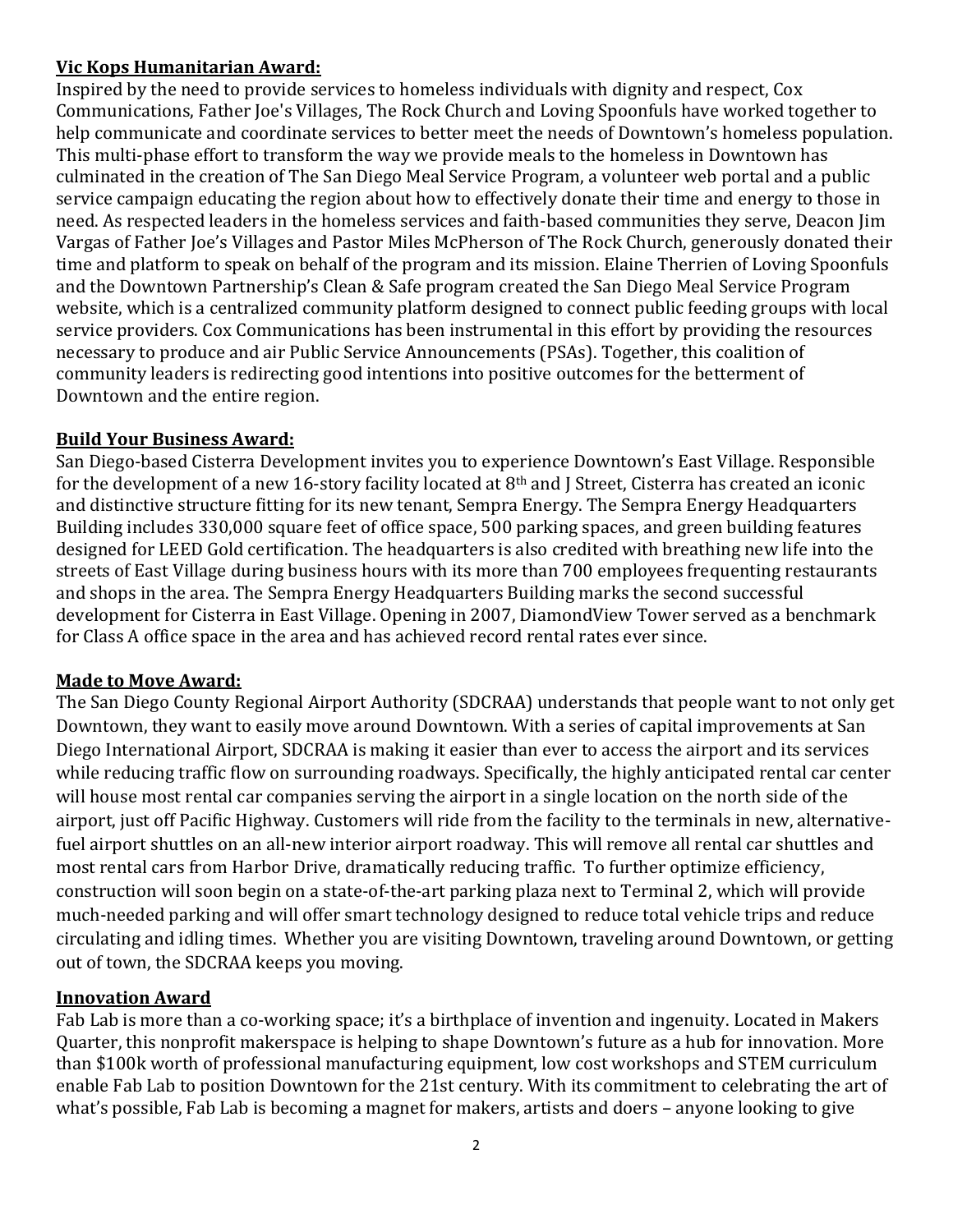form to their ideas. If you haven't been to Fab Lab, it's time to visit and get a glimpse of the exciting work that is helping East Village make a name for itself as Downtown's most innovative neighborhood.

#### **Downtown Hero Award**

To ensure that Downtown San Diego will be the choice for a new generation of residents, it must offer clean and safe streets and attractive parks and open space. That is why the Downtown Partnership's Clean & Safe property and business improvement district has worked around the clock for the past 15 years to provide enhanced safety and maintenance services and a robust beautification program. In June of 2015, the program was set to expire and Downtown needed a hero. The City of San Diego, together with thousands of property owners, stepped up to overwhelmingly support the program's 10-year extension. Because of that support, Clean & Safe launched its new program on July 1, 2015 with a renewed sense of purpose and enthusiasm for ensuring the urban center looks its very best for years to come. Mayor Kevin Faulconer, Councilmember Todd Gloria and City Attorney Jan Goldsmith are receiving the 2015 Downtown's Hero Award on behalf of the City of San Diego and all those involved.

#### **Make Your Place Award:**

Welcome to Urban Discovery Academy (UDA): Downtown's first K-8 charter school. This \$10.5 million state-of-the-art school in the heart of I.D.E.A District embraces the spirit of learning and innovation in this emerging neighborhood. UDA's student body represents more than 450 students from around the region. Amenities include a performing arts space, a visual arts studio complete with a kiln, silk screening, paper making equipment and a darkroom, topped off with a dramatic rooftop playground with spectacular views of Downtown. The school's design combines the renovation of an existing classic structure with new construction that is designed to inject modern, architectural elements into the East Village streetscape. School begins each morning with the ringing of a 100-year-old cast bronze bell. Located on the west side of 14th street between E and F, Urban Discovery Academy is preparing students for the demands of the 21st century workplace today.

#### **Founder's Award:**

When Sempra Energy's lease was set to expire, the Fortune 500 company had to decide – would they stay in Downtown San Diego or move to another part of town? There were many options. But in the end, they knew that Downtown provided the perfect place to grow their global business. Fast forward two years and Sempra Energy is accentuating the Downtown skyline and elevating employment culture in East Village. More than 800 employees work to meet customer needs and develop energy infrastructure each day from their new 300,000-square-foot facility located between Seventh and Eighth avenues in the Ballpark District. The company's proximity to restaurants, nightlife and local businesses has helped integrate their employees into the urban community and created the perfect setting for Sempra to recruit innovative millennial talent. Relocating to East Village would not have been possible without the visionary leadership of the Sempra management team. Their determined work with community organizations like the Downtown Partnership helped their 16-story headquarters became a reality.

#### **Volunteer of the Year Award:**

Some volunteers give time. Some give money. Others give knowledge or professional expertise. David Hazan gives it all, and has been for the past 40 years. His passion for East Village began long before the neighborhood had an official name, working in sales for Ratner Clothing -- a men's clothing manufacturer whose factory and headquarters are now occupied by the New School of Architecture. As the co-founder of the East Village Business Improvement District, a longtime member of the East Village Association and the organization's current president, David is the very definition of a vocal community champion. He has been a catalyst for change during the most transformational years in East Village's history, pushing for